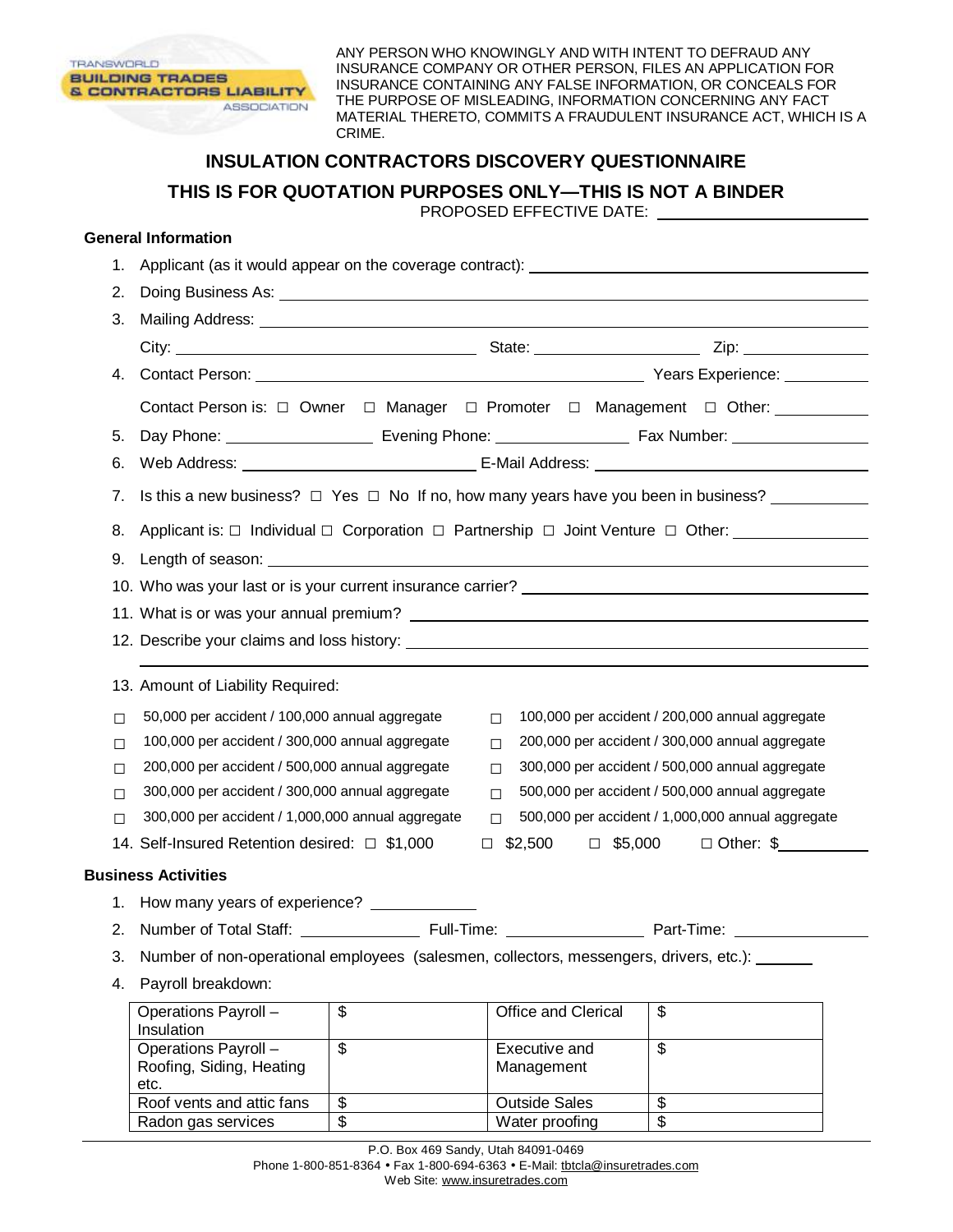5. Identify percentage of your business operations:

| Commercial – not over 2 stories           | % |
|-------------------------------------------|---|
| Commercial - over 2 stories               | % |
| Residential – single family or twin       | % |
| $\vert$ home – not over 2 story structure |   |

6. Estimate total gross receipts for insulation operations only, including material and repair services for next 12 months:

| Commercial  | ٠D |
|-------------|----|
| Residential | ۹E |

7. Estimated gross receipts from all other operations only, including material and repair services for next 12 months:

| Commercial  | ٩D |
|-------------|----|
| Residential | ٩D |

- 8. Total gross annual receipts from all business operations, and product sales, retail sales, and other work: \$
- 9. Total gross annual receipts from new construction insulation, contractor services only: \$
- 10. Total gross annual receipts from new construction all other operations only: \$
- 11. What percent of your total gross receipts is received from sub-contracted work you perform for other contractors?

|      | 12. What percent of work is insulation of old homes?<br>%                                                                                                  |                          |  |
|------|------------------------------------------------------------------------------------------------------------------------------------------------------------|--------------------------|--|
|      | 13. What percent of work is insulation of new homes?<br>$\%$                                                                                               |                          |  |
|      | 14. What percent of non-insulation is work in old homes?<br>%                                                                                              |                          |  |
|      | 15. What percent of non-insulation work is in new homes?<br>$\%$                                                                                           |                          |  |
|      | 16. Does your business:                                                                                                                                    |                          |  |
|      | a. Perform renovations involving structural change to load-bearing walls?                                                                                  | o Yes o No               |  |
| b.   | Perform external work above two stories?                                                                                                                   | <b>o</b> Yes <b>o</b> No |  |
| C.   | Lease or rent equipment to others?<br>If yes, what?                                                                                                        | <b>o</b> Yes <b>o</b> No |  |
|      | d. Lease or rent equipment from others?<br>If yes, what? $\qquad \qquad$                                                                                   | <b>o</b> Yes <b>o</b> No |  |
| е.   | Distribute or sell (retail) building materials or supplies for installation by others?<br>If yes, show annual gross receipts from distribution or sale: \$ | O Yes O No               |  |
| f.   | Do you hire Sub-Contractors?<br>If yes,                                                                                                                    | <b>o</b> Yes <b>o</b> No |  |
|      | Do you require certification and evidence of liability insurance from sub-contractors? $\bullet$ Yes $\circ$ No                                            |                          |  |
| ii.  | Do you require evidence of Workers Compensation insurance from sub-contractors? $\bullet$ Yes $\bullet$ No                                                 |                          |  |
| iii. | Gross annual receipts from work sub-contracted out: \$                                                                                                     |                          |  |

17. Explain type of work you sub-contracted out: 

## **REPRESENTATIONS AND WARRANTIES**

The "Applicant" is the party to be named as the "Insured" in any insuring contract if issued. By signing this Discovery Questionnaire, the Applicant for insurance hereby represents and warrants that the information provided in the Discovery Questionnaire, together with all supplemental information and documents provided in conjunction with the Discovery